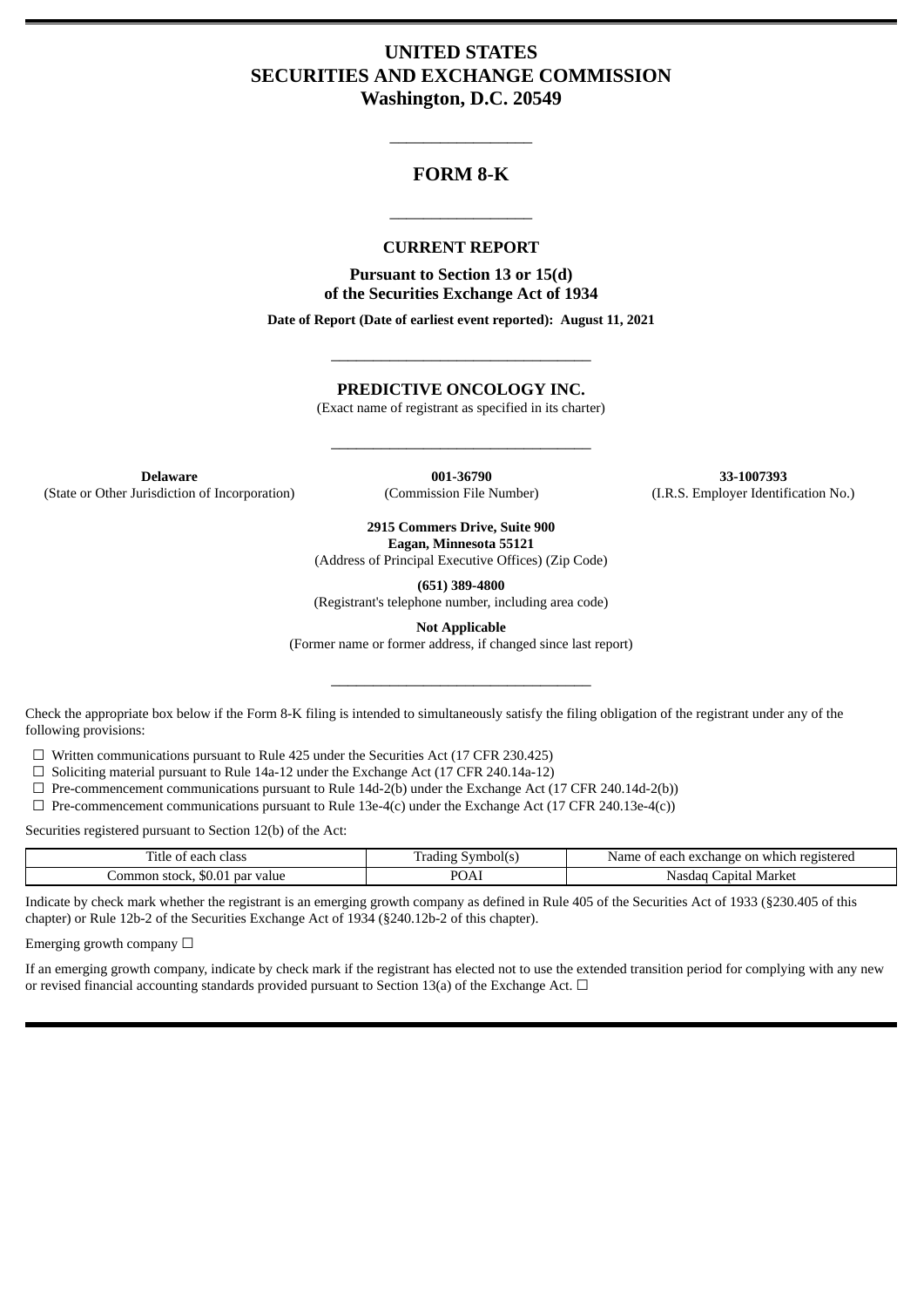### **Item 2.02. Results of Operations and Financial Condition.**

On August 11, 2021, the Registrant issued a press release, a copy of which is attached hereto as Exhibit 99.1 and is incorporated herein by reference.

### **Item 9.01. Financial Statements and Exhibits.**

- (a) Not applicable.
- (b) Not applicable.
- (c) Not applicable.
- (d) Exhibits
- 99.1 Press [Release](#page-3-0) dated August 11, 2021

104 Cover Page Interactive Data File (embedded within the Inline XBRL document)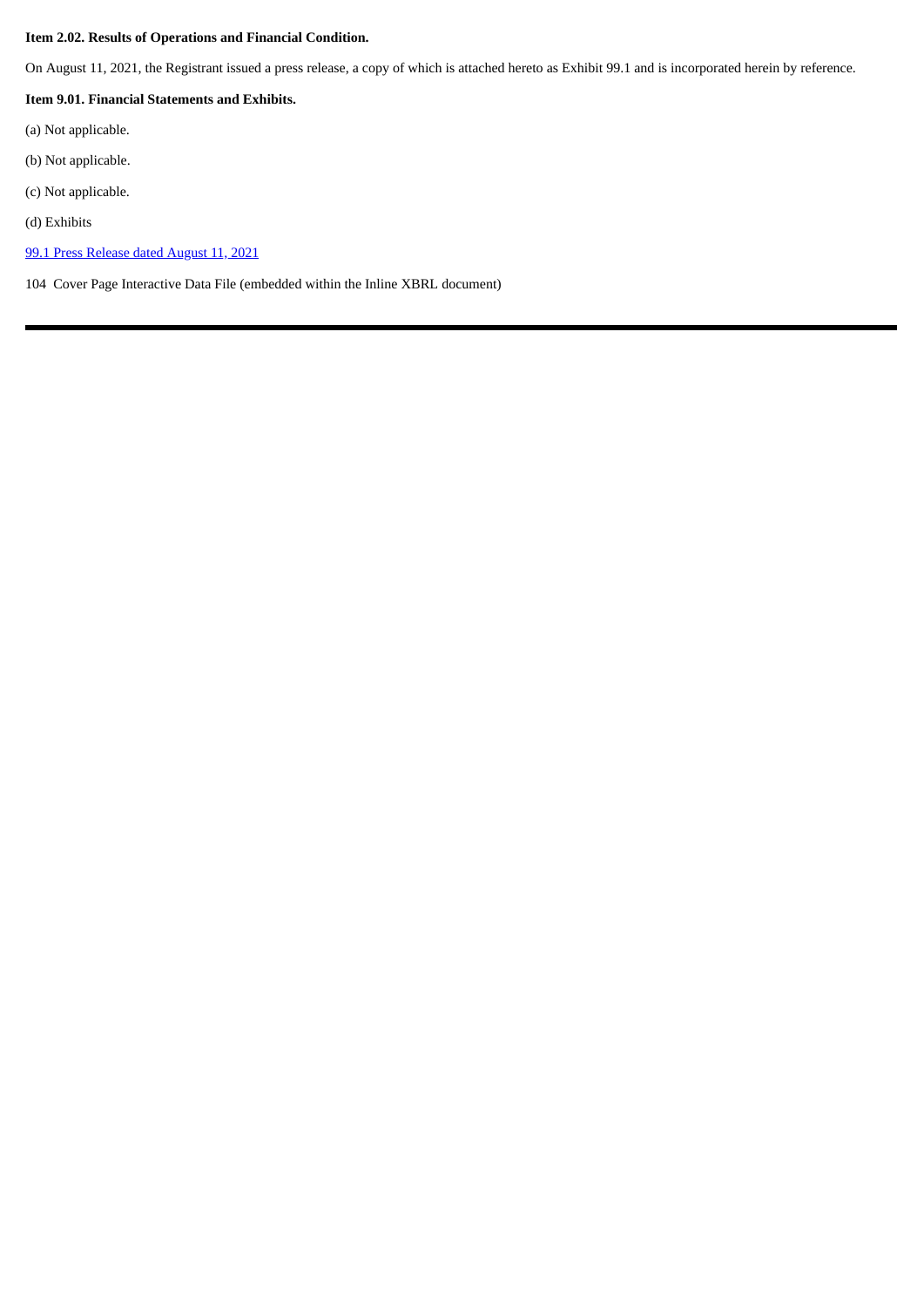### **SIGNATURE**

Pursuant to the requirements of the Securities Exchange Act of 1934, the registrant has duly caused this report to be signed on its behalf by the undersigned hereunto duly authorized.

#### **Predictive Oncology Inc.**

Date: August 11, 2021 By: /s/ Bob Myers Bob Myers Chief Financial Officer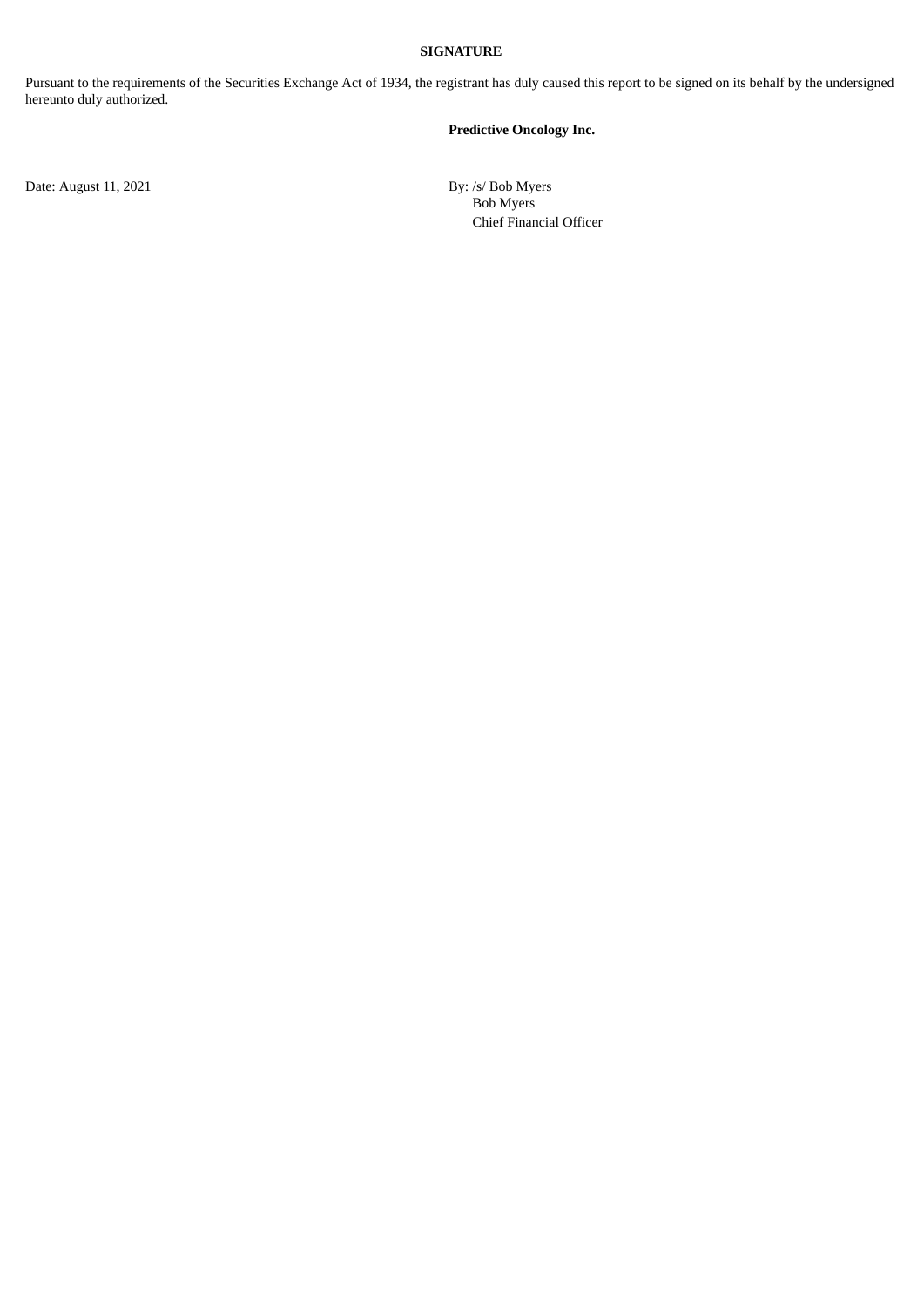# <span id="page-3-0"></span>**Predictive Oncology Reports Financial Results for Quarter Ended June 30, 2021, and Provides Business Update**

MINNEAPOLIS, Aug. 11, 2021 (GLOBE NEWSWIRE) -- Predictive Oncology **(Nasdaq: POAI)**, a knowledge-driven company focused on applying artificial intelligence ("AI") to personalized medicine and drug discovery, today reported financial results for the quarter ended June 30, 2021, and provided an update on business activities.

### **Q2 2021 Highlights:**

- Net proceeds of \$19.4 million from registered direct equity offering, contributing to a cash balance of \$44.9 million on June 30, 2021, compared to \$3.4 million for the same period in 2020.
- Total Stockholders' Equity increased \$50.4 million to \$53.1 million as of June 30, 2021, compared to \$2.6 million on December 31, 2020.
- Predictive subsidiary TumorGenesis partners with Swedish firm Cellevate AB, a collaboration designed to help give researchers next-generation tools to build treatments for difficult diseases.
- Subsidiaries TumorGenesis and Soluble Biotech announce construction of GMP facilities expected to be completed by year end, allowing an expansion of their unique services to better meet the needs of their growing customer bases.
- Introduced Dr. Christina Jenkins, MD, strategic advisor and venture investor with expertise in clinical medicine, health systems, and health plans as its newest board member.

"We are pleased with the progress our business segments are making as we conclude the first full year of operations for Soluble Biotech," commented J. Melville Engle, Predictive Oncology Chief Executive Officer. "Soluble and TumorGenesis' new GMP facilities are slated for completion by the end of 2021, which we expect will drive revenue growth opportunities as we meet the needs of researchers who are exploring ways to use the cancer cell's own mechanisms to produce a target, expressed protein or biological target."

"Predictive Oncology believes the results from this quarter show growth opportunities in our business segments, consistent with our goals and business objectives, and with even greater potential in the future. As we look towards the latter half of the year, we are confident that we will retain this trajectory as we invest in our people and our product offerings, supporting pharmaceutical companies to deliver more targeted approaches to therapy, increasing our footprint in this space and bringing value to our shareholders."

### **Q2 2021 Financial results**

The Company recorded revenue of \$350,207 for the quarter, compared to \$182,784 for the same quarter in 2020. G&A expenses decreased \$1.13 million for the three months ended June 30, 2021 compared to 2020.

During the three months ended June 30, 2021, revenue increased to \$350,207, an increase of approximately 92% from the previous year quarter. This included \$34,910 from the Soluble reportable segment, the largest ever quarter in terms of revenue for that segment.

The gross profit margin was approximately 59% in the three ended June 30, 2021 compared to 53% in the prior year. Gross profit margins increased in the second quarter ofthe current year as costs were lower.

Operations expense increased by \$46,680 to \$567,796 in the three months ended June 30, 2021 compared to 2020, primarily due to higher costs related to staff and higher AI computing costs, partially offset by lower consulting expenses.

The Company's sales and marketing expenses increased by \$26,773 for the quarter to \$159,788 compared to the same period in 2020, a direct result of commission expenditures in the Skyline Medical business, which itself saw an increase in revenue of \$132,398 over the previous year quarter.

Net cash used in operating activities was \$5,526,978 and \$6,721,084 for the six months ended June 30, 2021 and June 30, 2020, respectively. Cash used in operating activities decreased in the 2021 period primarily because of the decrease in cash used for working capital and the lower operating costs related to the Helomics and Skyline business.

Net cash provided by financing activities was \$50,363,456 and \$9,874,355 for the six months ended June 30, 2021 and June 30, 2020, respectively. The cash provided in the six months ended June 30, 2021 was primarily due to proceeds from issuance of common stock and warrants in six financing transactions and the exercise of warrants by investors, in addition to proceeds from the issuance of common stock pursuant to the equity line agreement, offset by the repayment of outstanding debt, all of which are discussed in the Company's 10-Q filing with the Securities and Exchange Commission.

## **About Predictive Oncology Inc.**

Predictive Oncology (NASDAQ: POAI) operates through three segments (Skyline, Helomics and Soluble Biotech), which contain four subsidiaries: Helomics, TumorGenesis, Skyline Medical and Soluble Biotech.

Helomics applies artificial intelligence to its rich data gathered from patient tumors to both personalize cancer therapies for patients and drive the development of new targeted therapies in collaborations with pharmaceutical companies. TumorGenesis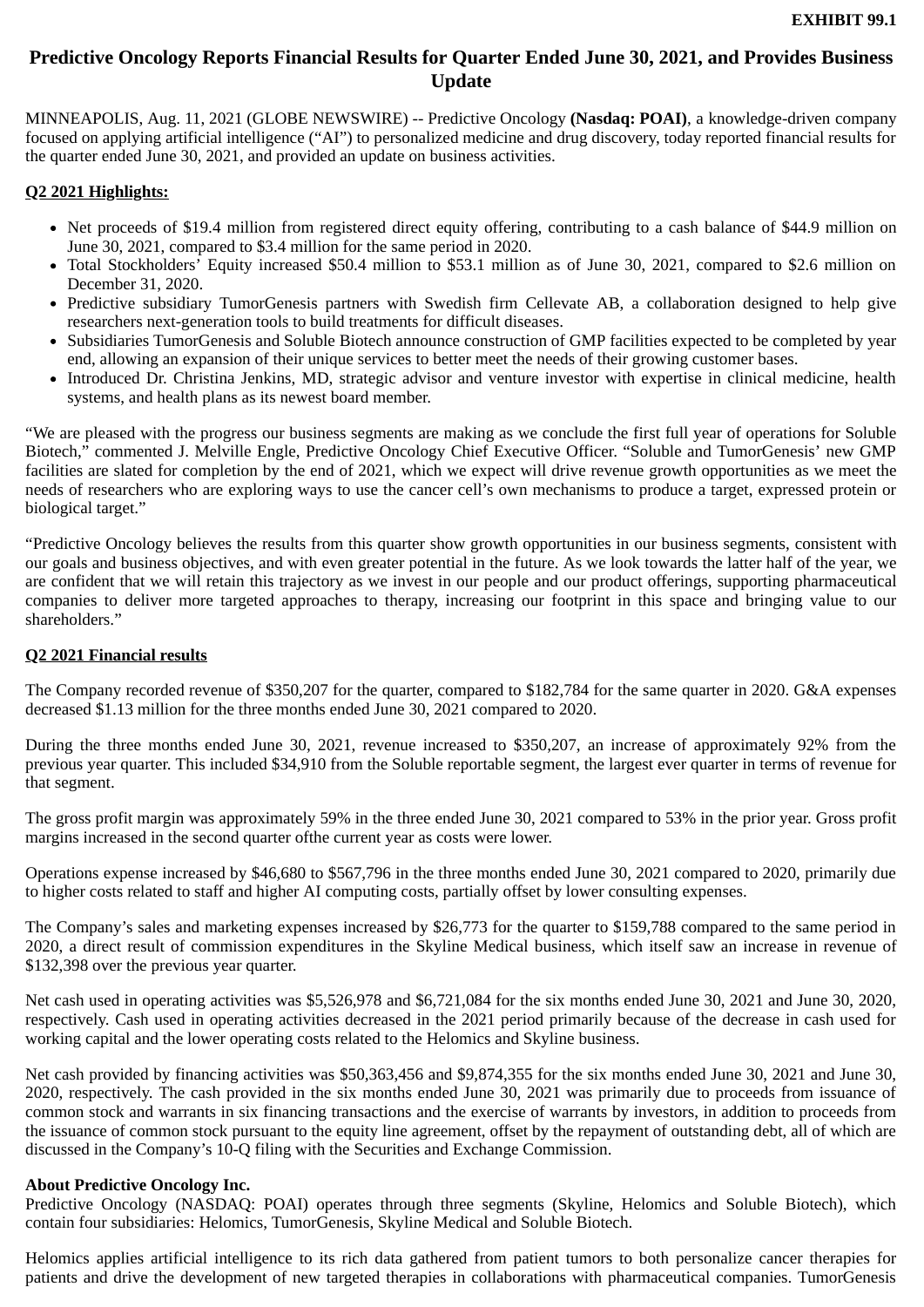Inc. specializes in media that help cancer cells grow and retain their DNA/RNA and proteomic signatures, providing researchers with a tool to expand and study cancer cell types found in tumors of the blood and organ systems of all mammals, including humans. Skyline Medical markets its patented and FDA cleared STREAMWAY System, which automates the collection, measurement and disposal of waste fluid, including blood, irrigation fluid and others, within a medical facility, through both domestic and international divisions. Soluble Biotech is a provider of soluble and stable formulations for proteins including vaccines, antibodies, large and small proteins and protein complexes.

### **Forward-Looking Statements:**

**Certain matters discussed in this release contain forward-looking statements. These forward-looking statements reflect our current expectations and projections about future events and are subject to substantial risks, uncertainties and assumptions about our operations and the investments we make. All statements, other than statements of historical facts, included in this press release regarding our strategy, future operations, future financial position, future revenue and financial performance, projected costs, prospects, plans and objectives of management are forward-looking statements. The words "anticipate," "believe," "estimate," "expect," "intend," "may," "plan," "would," "target" and similar expressions are intended to identify forward-looking statements, although not all forward-looking statements contain these identifying words. Our actual future performance may materially differ from that contemplated by the forwardlooking statements as a result of a variety of factors including, among other things, factors discussed under the heading "Risk Factors" in our filings with the SEC. Except as expressly required by law, the Company disclaims any intent or obligation to update these forward-looking statements.**

### **PREDICTIVE ONCOLOGY INC. CONDENSED CONSOLIDATED BALANCE SHEETS** (Unaudited)

|                                                                                                        | <b>June 30,</b><br>2021 | December 31,<br>2020 |
|--------------------------------------------------------------------------------------------------------|-------------------------|----------------------|
|                                                                                                        | (unaudited)             | (audited)            |
| <b>ASSETS</b>                                                                                          |                         |                      |
| <b>Current Assets:</b>                                                                                 |                         |                      |
| Cash and cash equivalents                                                                              | \$<br>44,881,034        | \$<br>678,332        |
| <b>Accounts Receivable</b>                                                                             | 196,520                 | 256,878              |
| Inventories                                                                                            | 317,826                 | 289,535              |
| Prepaid Expense and Other Assets                                                                       | 241,799                 | 289,490              |
| <b>Total Current Assets</b>                                                                            | 45,637,179              | 1,514,235            |
| Fixed Assets, net                                                                                      | 3,950,613               | 3,822,700            |
| Intangibles, net                                                                                       | 3,254,838               | 3,398,101            |
| Lease Right-of-Use Assets                                                                              | 1,131,795               | 1,395,351            |
| Other Long-Term Assets                                                                                 | 124,096                 | 116,257              |
| Goodwill                                                                                               | 2,813,792               | 2,813,792            |
| <b>Total Assets</b>                                                                                    | \$<br>56,912,313        | 13,060,436           |
| LIABILITIES AND STOCKHOLDERS' EQUITY                                                                   |                         |                      |
| <b>Current Liabilities:</b>                                                                            |                         |                      |
| <b>Accounts Payable</b>                                                                                | \$<br>941,960           | \$<br>1,372,070      |
| Notes Payable - Net of Discounts of \$0 and \$244,830                                                  |                         | 4,431,925            |
| Accrued Expenses and other liabilities                                                                 | 1,256,087               | 2,588,047            |
| Derivative Liability                                                                                   | 229,620                 | 294,382              |
| Deferred Revenue                                                                                       | 154,345                 | 53,028               |
| <b>Lease Liability</b>                                                                                 | 640,353                 | 597,469              |
| <b>Total Current Liabilities</b>                                                                       | 3,222,365               | 9,336,921            |
| Lease Liability - Net of current portion                                                               | 554,716                 | 845,129              |
| Other long-term liabilities                                                                            | 47,146                  | 235,705              |
| <b>Total Liabilities</b>                                                                               | 3,824,227               | 10,417,755           |
| Stockholders' Equity:                                                                                  |                         |                      |
| Preferred Stock, 20,000,000 authorized inclusive of designated below                                   |                         |                      |
| Series B Convertible Preferred Stock, \$.01 par value, 2,300,000 shares authorized,                    |                         |                      |
| 79,246 and 79,246 shares outstanding                                                                   | 792                     | 792                  |
| Common Stock, \$.01 par value, 100,000,000 shares authorized, 65,335,159 and<br>19,804,787 outstanding | 653,352                 | 198,048              |